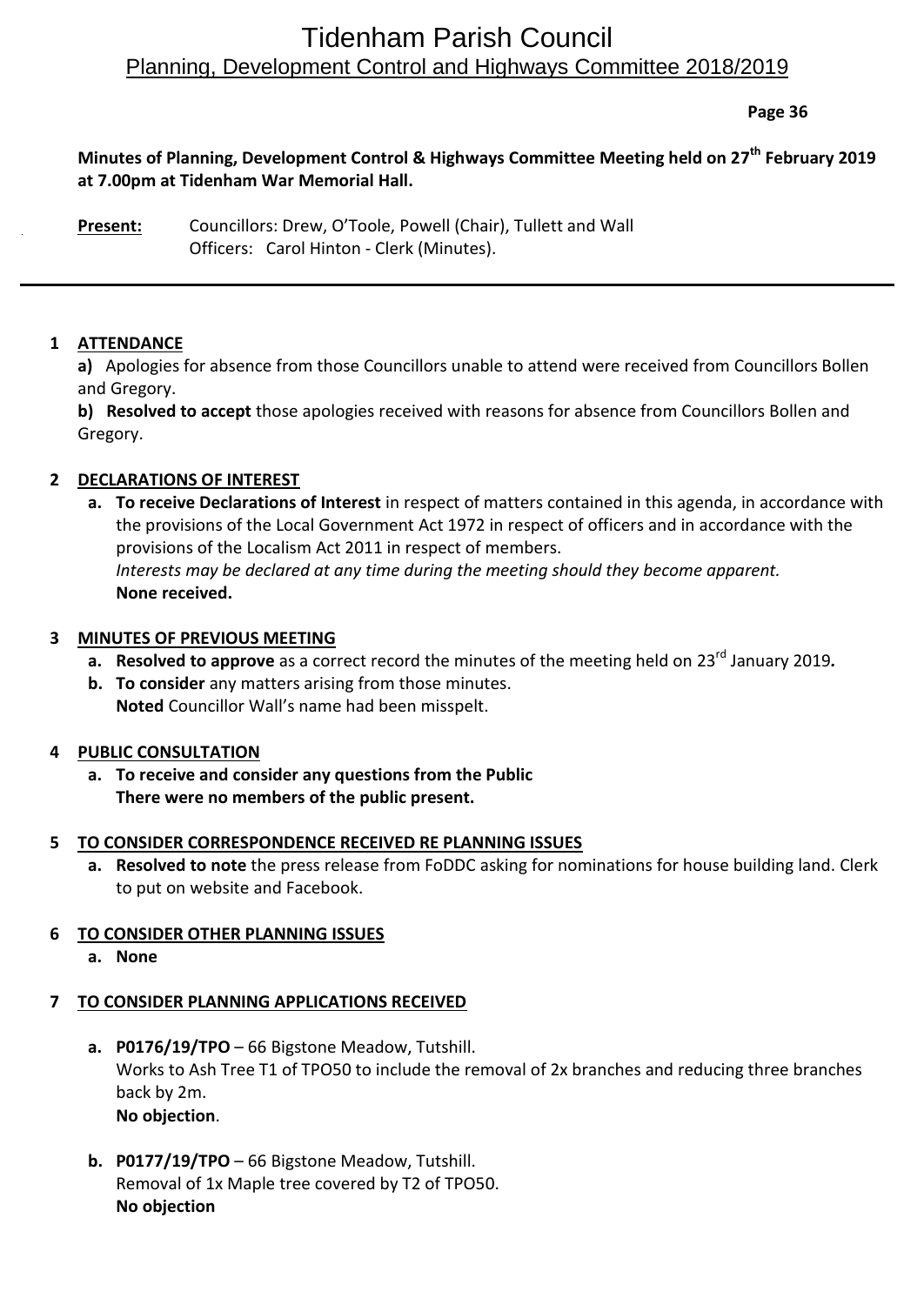# Tidenham Parish Council Planning, Development Control and Highways Committee 2018/2019

**Page 37**

- **c. P0154/19/FUL** The Old Nursery, Boughspring Lane, Tidenham Chase. Erection of a replacement dwelling and triple garage with associated works. Demolition of existing dwelling and garage. (Resubmission). **No objection.**
- **d. P0207/19/TPO** Oakcliffe, Coleford Road, Woodcroft. Works to trees covered by TPO89 to include pollarding Ash T4 to 8m, felling x1 Oak from group G1 and reducing Horse Chestnut T17 by 30% on the road side of the tree and by 15% in height. **No objection**
- **e. P0155/19/FUL** -Day House Quarry, Tidenha. Pedestrian and cycle path along 3.4 km length of disused railway starting from the National Dive Centre and connecting with existing Forestry Commission paths. **No objection**
- **f. P0184/19/FUL** St Georges, Tidenham. Erection of a two storey garage including alterations to existing driveway and landscaping. **No objection.** Suggested condition to be included that this does not become residential accommodation in the future.
- **g. P0015/19/DISCON** Land north of Gloucester Rd, Tutshill Discharge of condition 11 (Construction method statement) of planning appeal APP/P1615/W/15/3003662. (P1530/14/OUT). **No objection**

#### **8 RESOLVED TO NOTE PLANNING DECISIONS TAKEN BY FODDC & GCC**

- **a. P1952/18/LD1** The Old Nursery, Boughspring Lane, Tidenham Chase. Application under Section 191 to establish whether parcel of land used as residential curtilage is lawful. **LDC Issued**
- **b. P0135/18/DISCON** Land at Whirls End, Beachley Road, Sedbury. Discharge of Condition 07 (Land Contamination Assessment and Associated Remedial Strategy) of planning permission P0454/17/FUL. **Consent**
- **c. P1887/18/FUL** Yewbury House, Coleford Road, Woodcroft. Erection of a first floor extension with associated works. **Consent**
- **d. P1855/18/FUL** 21 Bigstone Grove, Tutshill. Erection of a single storey rear extension and raised decking area. **Consent**
- **e. P1981/18/FUL** Over Dale, Coleford Road, Woodcroft Erection of a first floor extension with the installation of rooflights, car port and replacement conservatory with associated works. Demolition of existing conservatory. **Consent**